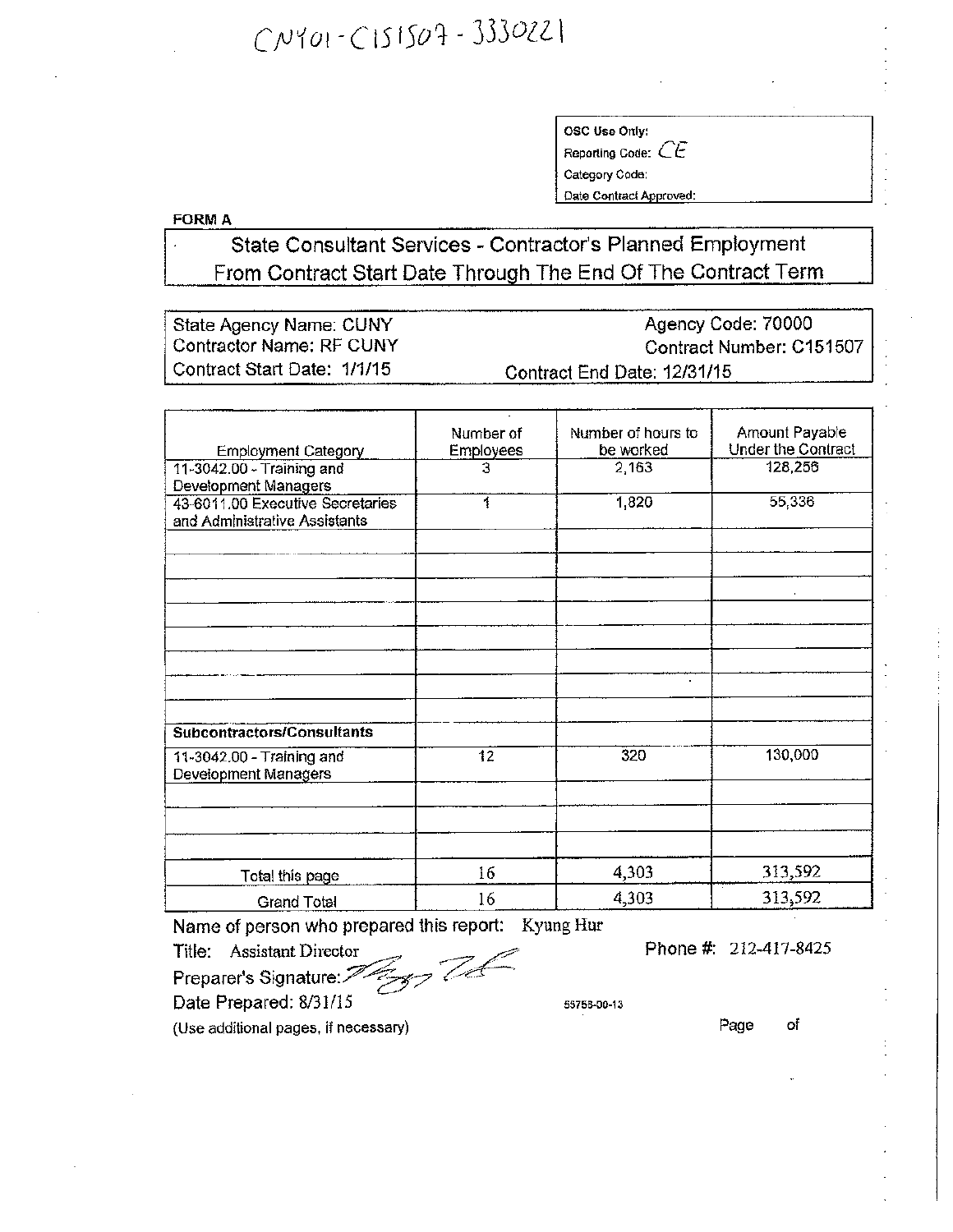## $CNOT01-C151S02-3330221$

OSC Use Only: Reporting Code: *C E.* Category Code: Date Contract Approved:

FORMA

State Consultant Services - Contractor's Planned Employment From Contract Start Date Through The End Of The Contract Term

State Agency Name: CUNY Contractor Name: RF CUNY Contract Start Date: 1/1/15 Agency Code: 70000 Contract Number: C151507 Contract End Date: *12/31/15*

|                                                                   | Number of        | Number of hours to | Amount Payable     |
|-------------------------------------------------------------------|------------------|--------------------|--------------------|
| <b>Employment Category</b>                                        | <b>Employees</b> | be worked          | Under the Contract |
| 11-9199.00 - Managers, All Others                                 | 4                | 1,038              | 69,160             |
| 11-3040.00 - Human Resource<br>Managers                           |                  | 182                | 8,394              |
| 13-1073.00 - Training and<br>Development Specialists              | 2                | 132                | 14,565             |
| 43-6011.00 Executive Secretaries<br>and Administrative Assistants | 3                | 546                | 21,685             |
|                                                                   |                  |                    |                    |
| Subcontractors/Consultants                                        |                  |                    | ×.                 |
| 11-3042.00 - Training and<br>Development Managers                 | 1                | 96                 | 10,200             |
|                                                                   |                  |                    |                    |
| Total this page                                                   | 11               | 1,994              | \$124,004          |
| Grand Total                                                       | 11               | 1,994              | \$124,004          |

Name of person who prepared this report: Kyung Hur

Title: Assistant Director

Phone #: 212-417-8425

Preparer's Signature<sup>2</sup>

Date Prepared: *8/31115 '.*

55765-00-12

Page of

(Use additional pages, if necessary)